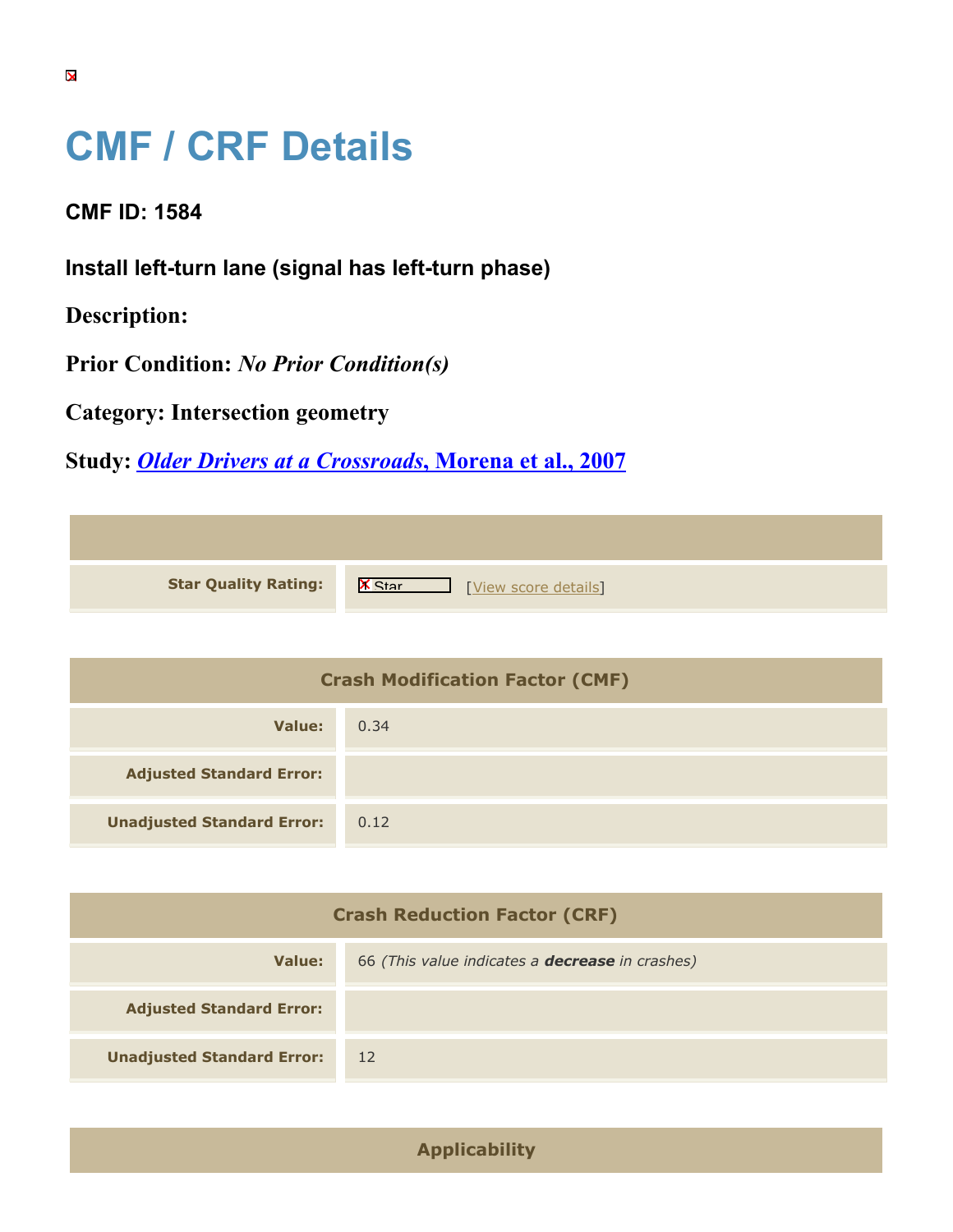| <b>Crash Type:</b>                      | Head on       |
|-----------------------------------------|---------------|
| <b>Crash Severity:</b>                  | All           |
| <b>Roadway Types:</b>                   | Not specified |
| <b>Number of Lanes:</b>                 |               |
| <b>Road Division Type:</b>              |               |
| <b>Speed Limit:</b>                     |               |
| <b>Area Type:</b>                       | Urban         |
| <b>Traffic Volume:</b>                  |               |
| <b>Time of Day:</b>                     | All           |
| If countermeasure is intersection-based |               |

| <b>Intersection Type:</b>         | Roadway/roadway (not interchange related) |
|-----------------------------------|-------------------------------------------|
| <b>Intersection Geometry:</b>     | $4$ -leg                                  |
| <b>Traffic Control:</b>           | Signalized                                |
| <b>Major Road Traffic Volume:</b> |                                           |
| <b>Minor Road Traffic Volume:</b> |                                           |

| <b>Development Details</b>       |                       |
|----------------------------------|-----------------------|
| <b>Date Range of Data Used:</b>  |                       |
| <b>Municipality:</b>             | Detroit, Grand Rapids |
| State:                           | MI                    |
| <b>Country:</b>                  | usa                   |
| <b>Type of Methodology Used:</b> | $\overline{3}$        |
| <b>Sample Size Used:</b>         | Crashes               |